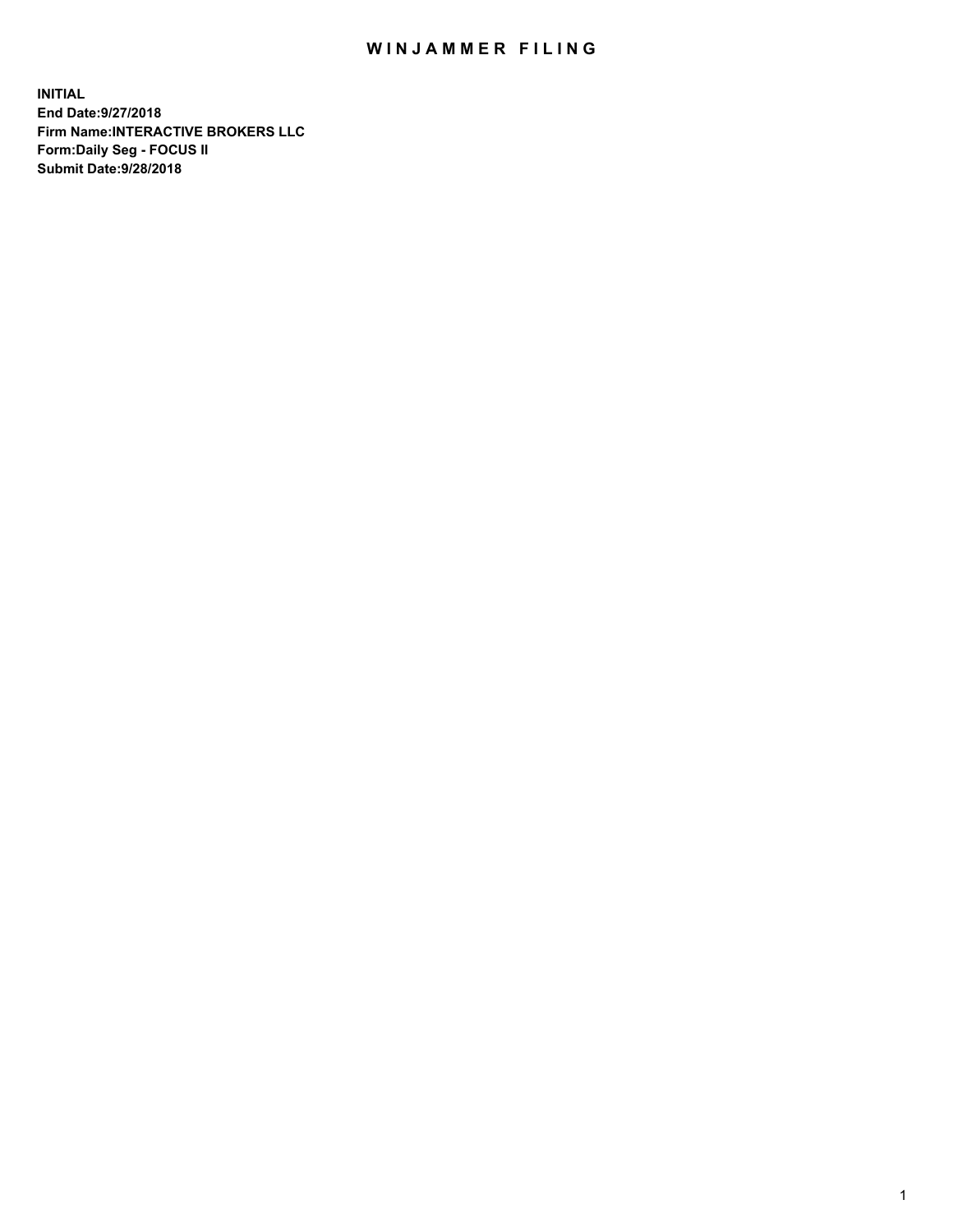**INITIAL End Date:9/27/2018 Firm Name:INTERACTIVE BROKERS LLC Form:Daily Seg - FOCUS II Submit Date:9/28/2018 Daily Segregation - Cover Page**

| Name of Company                                                                                                                                                                                                                                                                                                                | <b>INTERACTIVE BROKERS LLC</b>                                                                  |
|--------------------------------------------------------------------------------------------------------------------------------------------------------------------------------------------------------------------------------------------------------------------------------------------------------------------------------|-------------------------------------------------------------------------------------------------|
| <b>Contact Name</b>                                                                                                                                                                                                                                                                                                            | James Menicucci                                                                                 |
| <b>Contact Phone Number</b>                                                                                                                                                                                                                                                                                                    | 203-618-8085                                                                                    |
| <b>Contact Email Address</b>                                                                                                                                                                                                                                                                                                   | jmenicucci@interactivebrokers.c<br>om                                                           |
| FCM's Customer Segregated Funds Residual Interest Target (choose one):<br>a. Minimum dollar amount: ; or<br>b. Minimum percentage of customer segregated funds required:% ; or<br>c. Dollar amount range between: and; or<br>d. Percentage range of customer segregated funds required between:% and%.                         | $\overline{\mathbf{0}}$<br>$\overline{\mathbf{0}}$<br>155,000,000 245,000,000<br>0 <sub>0</sub> |
| FCM's Customer Secured Amount Funds Residual Interest Target (choose one):<br>a. Minimum dollar amount: ; or<br>b. Minimum percentage of customer secured funds required:% ; or<br>c. Dollar amount range between: and; or<br>d. Percentage range of customer secured funds required between:% and%.                           | $\overline{\mathbf{0}}$<br>0<br>80,000,000 120,000,000<br>0 <sub>0</sub>                        |
| FCM's Cleared Swaps Customer Collateral Residual Interest Target (choose one):<br>a. Minimum dollar amount: ; or<br>b. Minimum percentage of cleared swaps customer collateral required:% ; or<br>c. Dollar amount range between: and; or<br>d. Percentage range of cleared swaps customer collateral required between:% and%. | $\overline{\mathbf{0}}$<br><u>0</u><br>$\underline{0}$ $\underline{0}$<br>00                    |

Attach supporting documents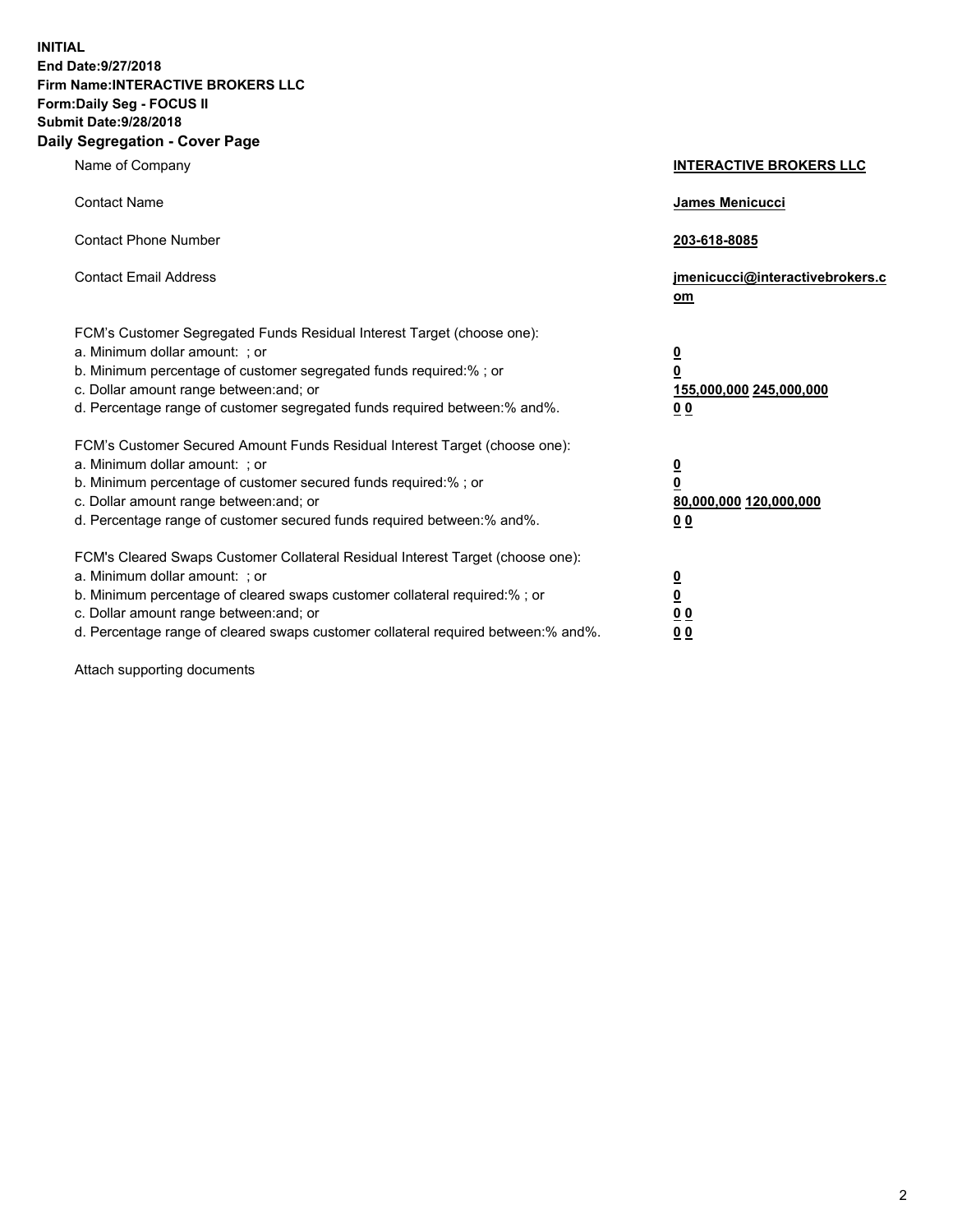## **INITIAL End Date:9/27/2018 Firm Name:INTERACTIVE BROKERS LLC Form:Daily Seg - FOCUS II Submit Date:9/28/2018 Daily Segregation - Secured Amounts**

|     | Daily Ocglegation - Occarea Anioants                                                        |                                                            |
|-----|---------------------------------------------------------------------------------------------|------------------------------------------------------------|
|     | Foreign Futures and Foreign Options Secured Amounts                                         |                                                            |
|     | Amount required to be set aside pursuant to law, rule or regulation of a foreign            | $0$ [7305]                                                 |
|     | government or a rule of a self-regulatory organization authorized thereunder                |                                                            |
| 1.  | Net ledger balance - Foreign Futures and Foreign Option Trading - All Customers             |                                                            |
|     | A. Cash                                                                                     | 432,976,471 [7315]                                         |
|     | B. Securities (at market)                                                                   | $0$ [7317]                                                 |
| 2.  | Net unrealized profit (loss) in open futures contracts traded on a foreign board of trade   | 15,351,894 [7325]                                          |
| 3.  | Exchange traded options                                                                     |                                                            |
|     | a. Market value of open option contracts purchased on a foreign board of trade              | 252,352 [7335]                                             |
|     | b. Market value of open contracts granted (sold) on a foreign board of trade                | -57,584 [7337]                                             |
| 4.  | Net equity (deficit) (add lines 1.2. and 3.)                                                | 448,523,133 [7345]                                         |
| 5.  | Account liquidating to a deficit and account with a debit balances - gross amount           | 2,758 [7351]                                               |
|     | Less: amount offset by customer owned securities                                            | 0 [7352] 2,758 [7354]                                      |
| 6.  | Amount required to be set aside as the secured amount - Net Liquidating Equity              | 448,525,891 [7355]                                         |
|     | Method (add lines 4 and 5)                                                                  |                                                            |
| 7.  | Greater of amount required to be set aside pursuant to foreign jurisdiction (above) or line | 448,525,891 [7360]                                         |
|     | 6.                                                                                          |                                                            |
|     | FUNDS DEPOSITED IN SEPARATE REGULATION 30.7 ACCOUNTS                                        |                                                            |
| 1.  | Cash in banks                                                                               |                                                            |
|     | A. Banks located in the United States                                                       | 78,585,385 [7500]                                          |
|     | B. Other banks qualified under Regulation 30.7                                              | 0 [7520] 78,585,385 [7530]                                 |
| 2.  | Securities                                                                                  |                                                            |
|     | A. In safekeeping with banks located in the United States                                   | 397,640,212 [7540]                                         |
|     | B. In safekeeping with other banks qualified under Regulation 30.7                          | 0 [7560] 397,640,212 [7570]                                |
| 3.  | Equities with registered futures commission merchants                                       |                                                            |
|     | A. Cash                                                                                     | $0$ [7580]                                                 |
|     | <b>B.</b> Securities                                                                        | $0$ [7590]                                                 |
|     | C. Unrealized gain (loss) on open futures contracts                                         | $0$ [7600]                                                 |
|     | D. Value of long option contracts                                                           | $0$ [7610]                                                 |
|     | E. Value of short option contracts                                                          | 0 [7615] 0 [7620]                                          |
| 4.  | Amounts held by clearing organizations of foreign boards of trade                           |                                                            |
|     | A. Cash                                                                                     | $0$ [7640]                                                 |
|     | <b>B.</b> Securities                                                                        | $0$ [7650]                                                 |
|     | C. Amount due to (from) clearing organization - daily variation                             | $0$ [7660]                                                 |
|     | D. Value of long option contracts                                                           | $0$ [7670]                                                 |
|     | E. Value of short option contracts                                                          | 0 [7675] 0 [7680]                                          |
| 5.  | Amounts held by members of foreign boards of trade                                          |                                                            |
|     | A. Cash                                                                                     | 89,029,384 [7700]                                          |
|     | <b>B.</b> Securities                                                                        | $0$ [7710]                                                 |
|     | C. Unrealized gain (loss) on open futures contracts                                         | 8,493,245 [7720]                                           |
|     | D. Value of long option contracts                                                           | 252,352 [7730]                                             |
|     | E. Value of short option contracts                                                          | <mark>-57,584</mark> [7735] <mark>97,717,397</mark> [7740] |
| 6.  | Amounts with other depositories designated by a foreign board of trade                      | 0 [7760]                                                   |
| 7.  | Segregated funds on hand                                                                    | $0$ [7765]                                                 |
| 8.  | Total funds in separate section 30.7 accounts                                               | 573,942,994 [7770]                                         |
| 9.  | Excess (deficiency) Set Aside for Secured Amount (subtract line 7 Secured Statement         | 125,417,103 [7380]                                         |
|     | Page 1 from Line 8)                                                                         |                                                            |
| 10. | Management Target Amount for Excess funds in separate section 30.7 accounts                 | 80,000,000 [7780]                                          |
| 11. | Excess (deficiency) funds in separate 30.7 accounts over (under) Management Target          | 45,417,103 [7785]                                          |
|     |                                                                                             |                                                            |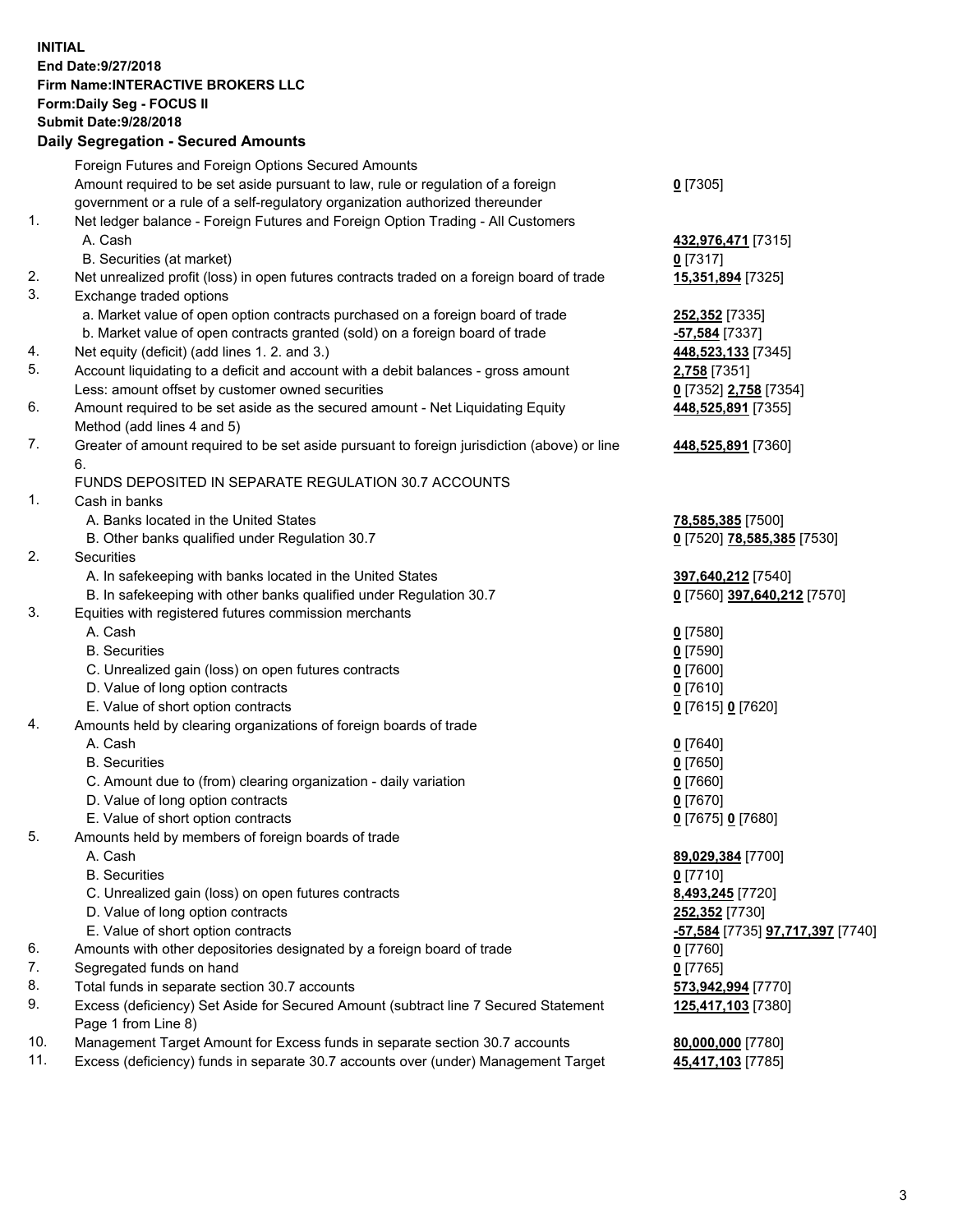**INITIAL End Date:9/27/2018 Firm Name:INTERACTIVE BROKERS LLC Form:Daily Seg - FOCUS II Submit Date:9/28/2018 Daily Segregation - Segregation Statement** SEGREGATION REQUIREMENTS(Section 4d(2) of the CEAct) 1. Net ledger balance A. Cash **3,993,097,490** [7010] B. Securities (at market) **0** [7020] 2. Net unrealized profit (loss) in open futures contracts traded on a contract market **14,176,156** [7030] 3. Exchange traded options A. Add market value of open option contracts purchased on a contract market **288,607,174** [7032] B. Deduct market value of open option contracts granted (sold) on a contract market **-324,397,482** [7033] 4. Net equity (deficit) (add lines 1, 2 and 3) **3,971,483,338** [7040] 5. Accounts liquidating to a deficit and accounts with debit balances - gross amount **183,028** [7045] Less: amount offset by customer securities **0** [7047] **183,028** [7050] 6. Amount required to be segregated (add lines 4 and 5) **3,971,666,366** [7060] FUNDS IN SEGREGATED ACCOUNTS 7. Deposited in segregated funds bank accounts A. Cash **620,451,198** [7070] B. Securities representing investments of customers' funds (at market) **2,386,316,940** [7080] C. Securities held for particular customers or option customers in lieu of cash (at market) **0** [7090] 8. Margins on deposit with derivatives clearing organizations of contract markets A. Cash **32,517,438** [7100] B. Securities representing investments of customers' funds (at market) **1,160,224,083** [7110] C. Securities held for particular customers or option customers in lieu of cash (at market) **0** [7120] 9. Net settlement from (to) derivatives clearing organizations of contract markets **10,424,928** [7130] 10. Exchange traded options A. Value of open long option contracts **288,641,706** [7132] B. Value of open short option contracts **-324,426,117** [7133] 11. Net equities with other FCMs A. Net liquidating equity **0** [7140] B. Securities representing investments of customers' funds (at market) **0** [7160] C. Securities held for particular customers or option customers in lieu of cash (at market) **0** [7170] 12. Segregated funds on hand **0** [7150] 13. Total amount in segregation (add lines 7 through 12) **4,174,150,176** [7180] 14. Excess (deficiency) funds in segregation (subtract line 6 from line 13) **202,483,810** [7190] 15. Management Target Amount for Excess funds in segregation **155,000,000** [7194] **47,483,810** [7198]

16. Excess (deficiency) funds in segregation over (under) Management Target Amount Excess